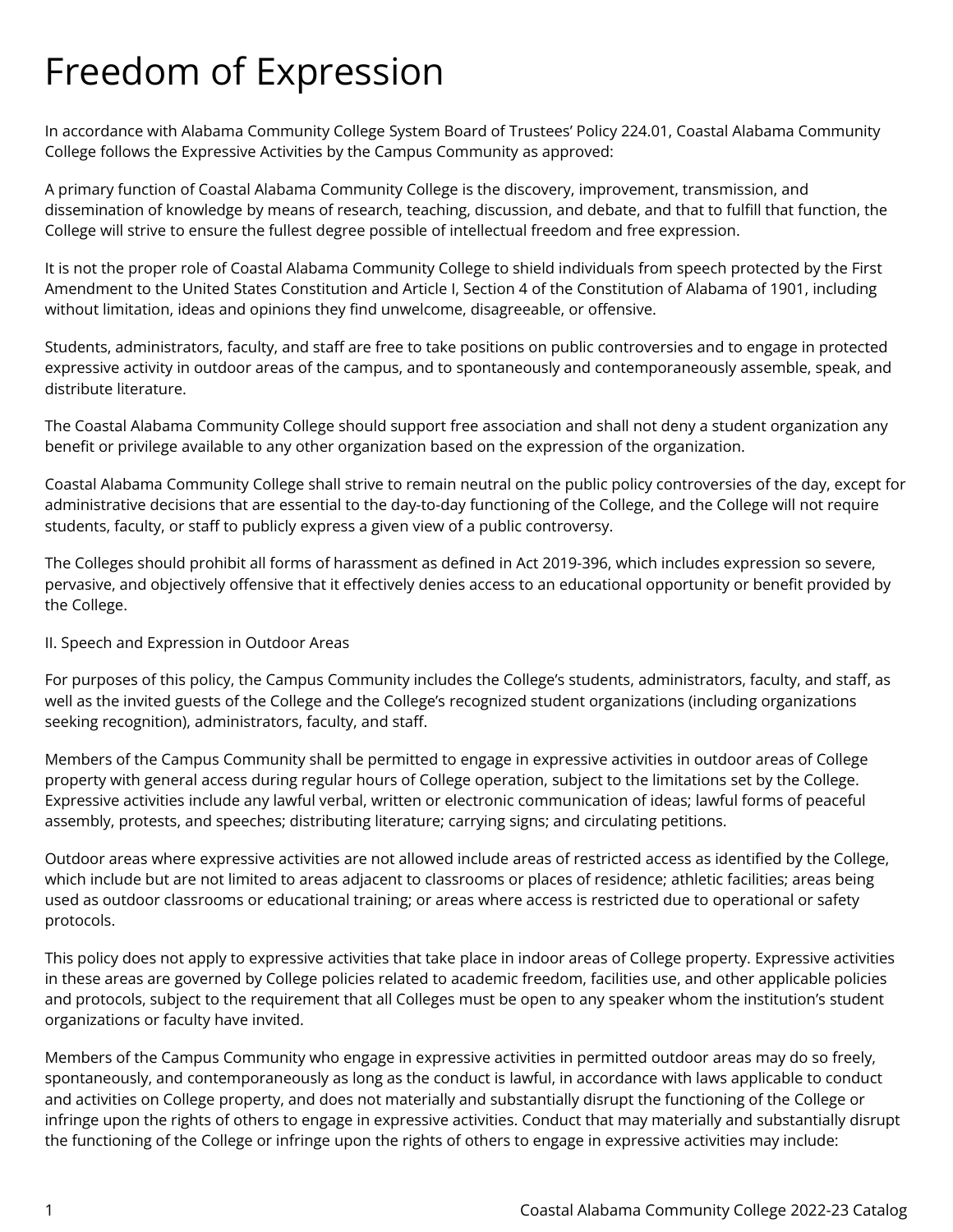- 1. Obstruction of traffic;
- 2. Obstruction of entrances or exits and sidewalks to/from buildings or driveways or parking;
- 3. Violations of a state, federal or local law, regulation, or ordinance;
- 4. Threats to passersby or the use of fighting words, which are words that by their mere utterance inflict violence or would tend to incite a reasonable person to violence or other breach of the peace;
- 5. Following, badgering, or forcibly detaining individuals;
- 6. Interference with scheduled College classes, ceremonies or events, including memorials, dedications or classroom activities, whether indoors or outdoors;
- 7. Damage to property, including buildings, benches, sidewalks, fixtures, and landscaping;
- 8. Use of sound amplification, including bullhorns, except within reasonable limits;
- 9. Use of placards, banners, or signs that are dangerous or cause obstruction;
- 10. Engaging in expressive activities in prohibited or restricted areas;
- 11. Any other interference with normal College operations beyond a minor, brief, or fleeting nonviolent disruption that is isolated or brief in duration; or
- 12. Any other conduct or activity not protected by the First Amendment to the United States Constitution and Article I, Section 4 of the Alabama Constitution, or other state law.

A College may employ police and security officers and use other security measures to ensure the safety of all participants, the Campus Community, and the public. Security fee, IT fees, and cleanup fees may be imposed based on expected number of attendees or time duration of events. Fees cannot be imposed or waived based on the expressive activity or expected reaction to the protected expressive activity and will follow the College's established facility usage fee assessments.

To promote a safe and effective event, individuals or groups from the Campus Community planning to engage in expressive activity that they anticipate will require the assistance of security should provide written notice to the President or his/her designee, and to the Chief of Police or appropriate campus security personnel, at least 14 calendar days prior to the event.

Individuals or groups who engage in expressive activity in outdoor areas on College property are subject to College policies relating to the use and operation of College and campus facilities, including without limitation policies relating to firearms and weapons, alcohol, smoking, and trespass. Coastal Alabama will not allow possession or use of clubs, bats, weapons, open flames, or other material objects on campus property or at any College-sponsored event or activity.

Any act of reprisal, interference, coercion, or restraint, by a student or employee, of protected expressive activity, violates this policy and will result in appropriate disciplinary action.

Complaints or questions regarding the application of this policy should be addressed by use of the ordinary complaint process at the College for students, faculty, and staff.

## III. Commercial Activity on Campus

Individuals, organizations and groups, both internal and external to the College, may not conduct commercial transactions or engage in commercial speech on College property unless approved in accordance with the College's policy regarding solicitation on campus. Commercial speech means speech in which the speaker is engaged in commerce, the intended audience is commercial or actual or potential consumers, and the content of the message is commercial. This includes fundraising.

## IV. Policy Distribution

Coastal Alabama Community College includes this policy in new student, new faculty, and new staff orientation programs. The College also disseminates this policy to all members of the campus community and shall make this policy available in College handbooks and on College websites.

## VI. Reports

The College shall prepare and submit reports to the Chancellor and Board of Trustees by August 15 for the prior 12-month period ending July 31 that include the following: